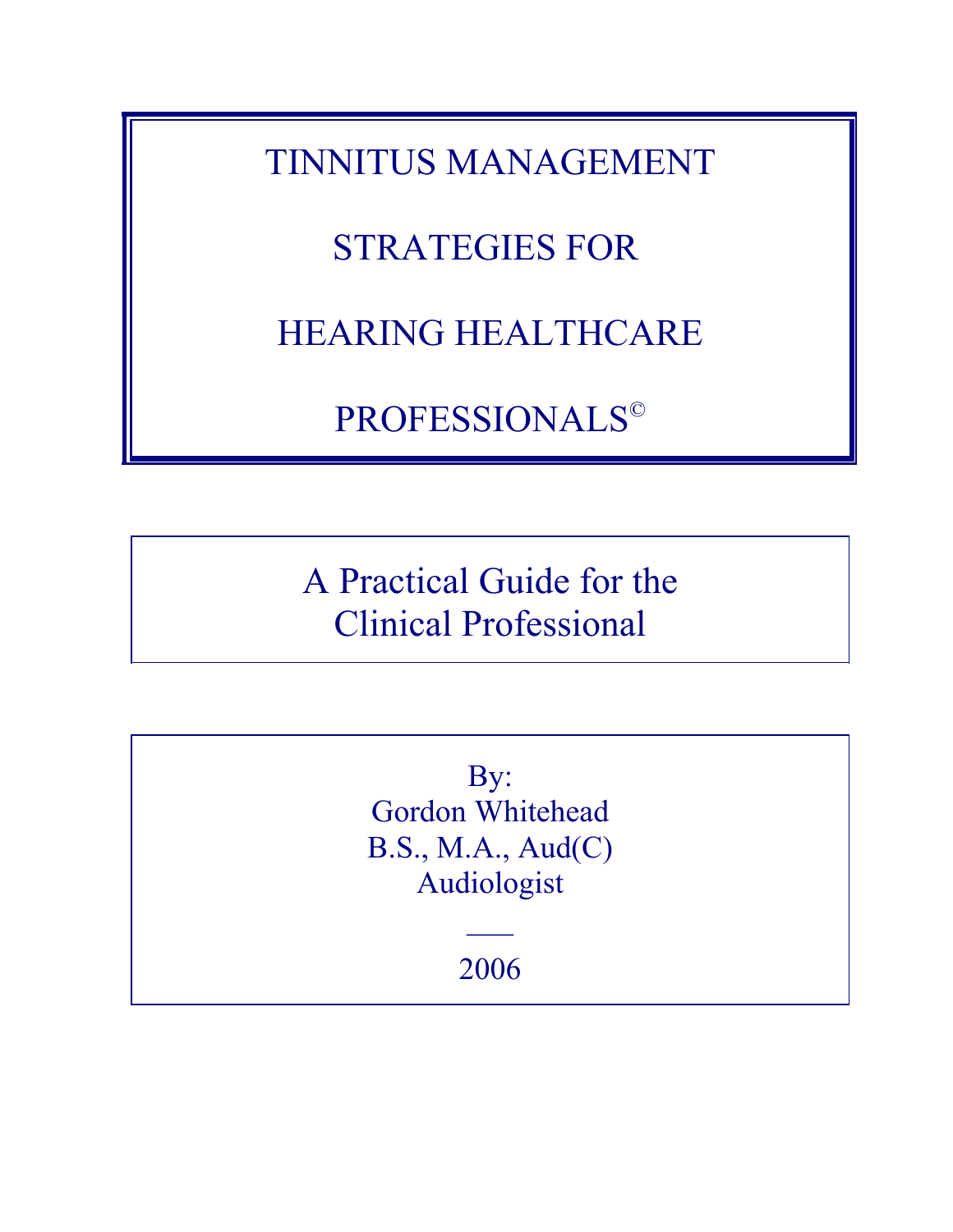#### TINNITUS MANAGEMENT STRATEGIES

#### FOR HEARING HEALTHCARE PROFESSIONALS

Copyright 2006© by the author, Gordon Whitehead. Printed in Canada. All rights reserved. This book, or any part thereof, may not be reproduced in any form, without the specific written permission of the publisher, except for brief extracts used for review and/or educational purposes.

Published by the author

210 Windsor Drive, Stillwater Lake, Nova Scotia, Canada B3Z 1G5

gordon.whitehead@ns.sympatico.ca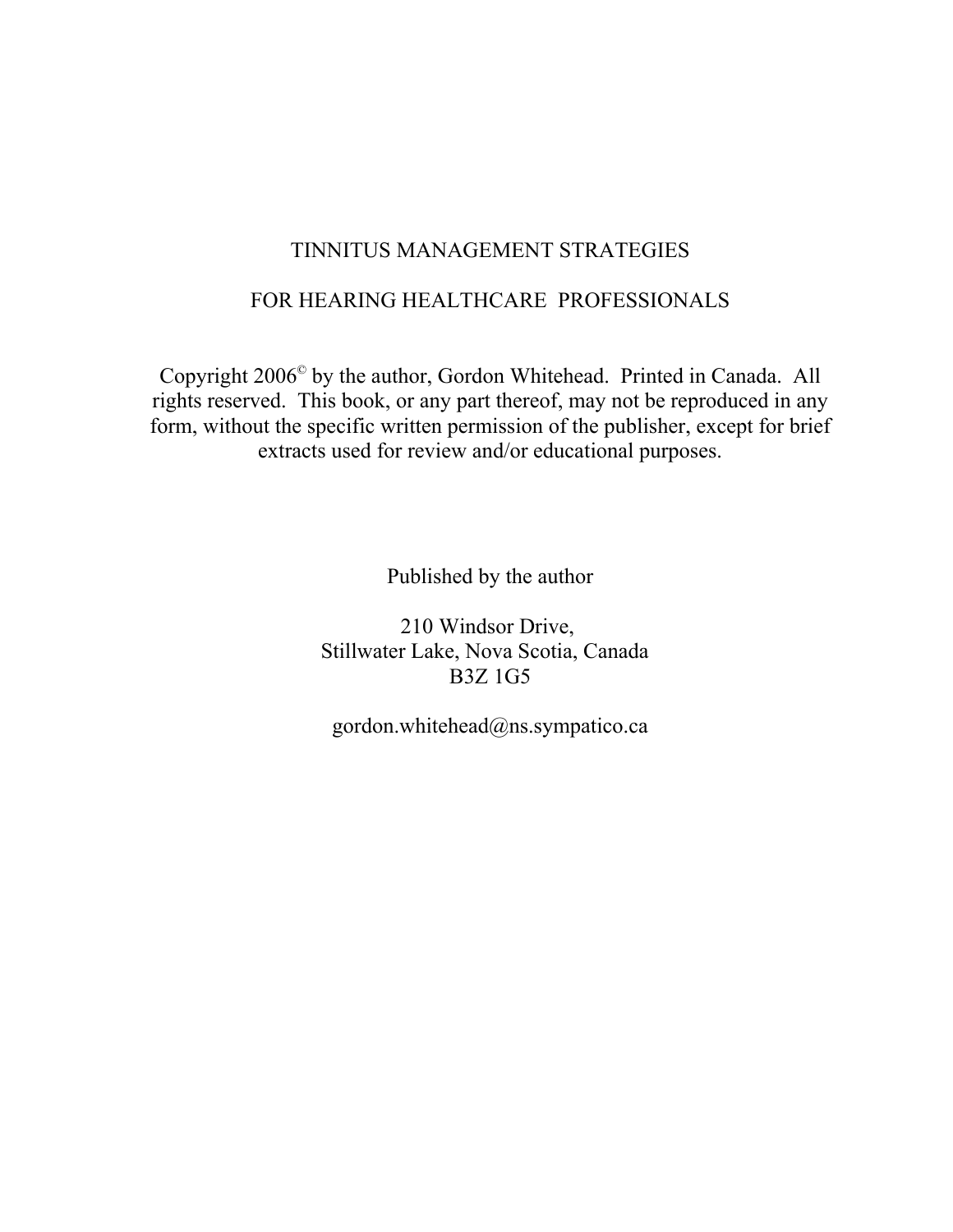#### PREFACE

This manual is dedicated to two exemplary educators/ audiologists:

• Professor Brad Allard, previously of Western Illinois University, Macomb, Illinois, who instilled the love of sound level measurement and analysis in particular, and industrial audiology in general.

• Professor Darrell Rose, previously of Northern Illinois University, DeKalb, Illinois, whose inspired and unusual teaching style helped develop a professional pride, and a lack of fear of treading anywhere audiological!

Additionally, the research, rehabilitation efforts, and concern of Dr. Jack Vernon for his tinnitus clients is noted, and has been a model and an inspiration for our profession to emulate.

The purpose of this manual is to provide the clinical audiologist, and other appropriate hearing healthcare specialists, with a practical guide to the management of tinnitus. The author has had involvement in this clinical activity over a period of 38 years, and has been a tinnitus sufferer (9,119Hz at 92dBSPL, to be exact) for 43 years! This publication is a synopsis of the techniques this author has found to be effective with tinnitus clients, and is not intended as a review of the literature available on tinnitus topics, or as a complete presentation of all tinnitus management topics.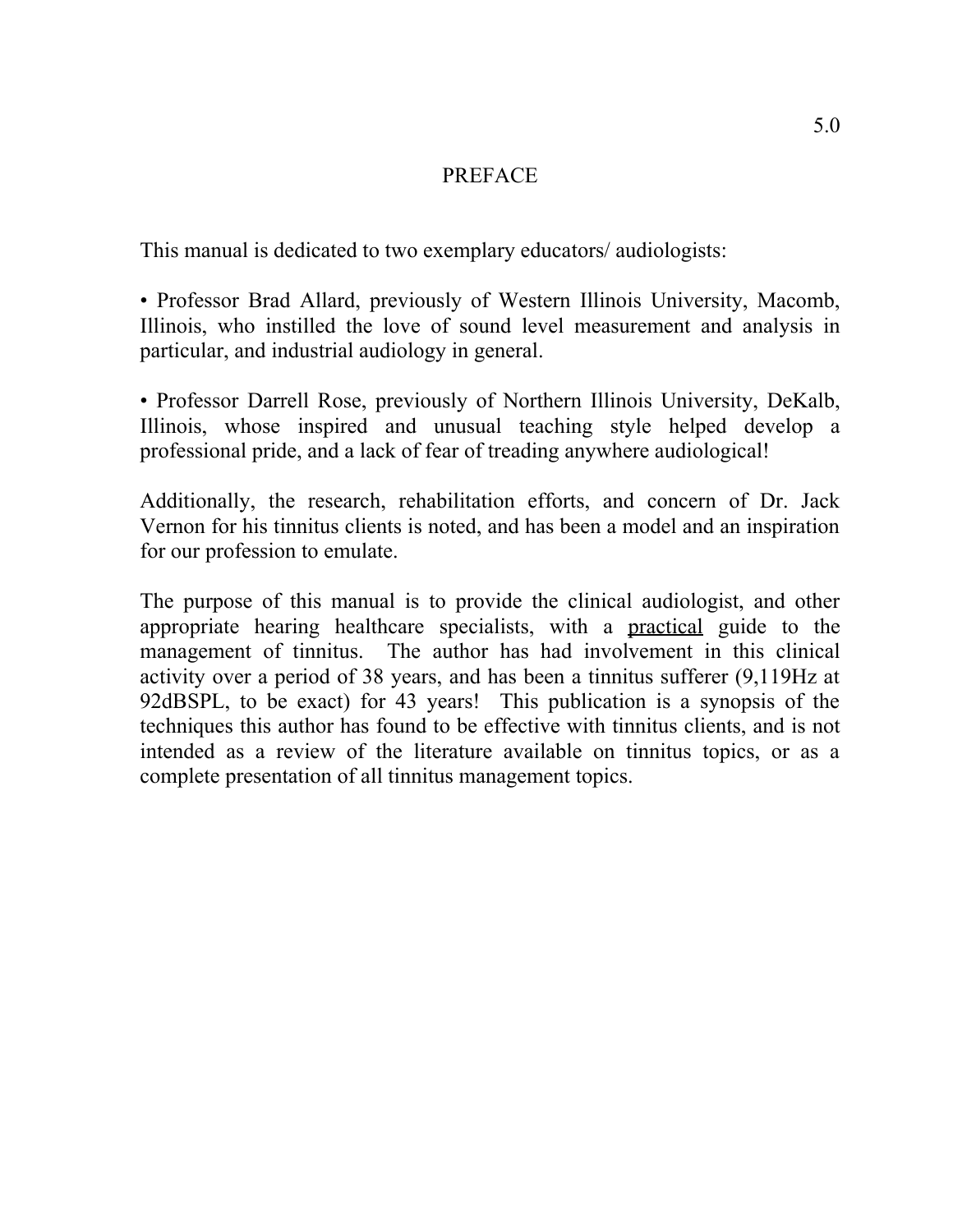#### **TABLE OF CONTENTS**

#### 7.0 INTRODUCTION

8.0 AUDIOLOGICAL EVALUATION

#### 9.0 TINNITUS EVALUATION

- 9.0 QUESTIONNAIRE
- 9.8 FREQUENCY MATCHING
- 9.11 OCTAVE CONFUSION TESTING
- 9.12 INTENSITY MATCHING
- 9/13 MASKING/MASKING LEVELS
- 9.14 TINNITUS "BEYOND REASONABLE DOUBT"
- 9.16 RESIDUAL INHIBITION TESTING

### 10.0 TINNITUS MANAGEMENT

- 10.2 HEARING AID CONSIDERATIONS
- 10.5 MASKING IN WAKING HOURS
- 10.8 MASKING FOR SLEEP ASSISTANCE
- 10.10 RESIDUAL INHIBITION
- 10.13 HEARING PROTECTION
- 10.17 DIETARY/LIFESTYLE ISSUES
- 10.22 AUDIOLOGICAL COUNSELLING
- 11.0 TINNITUS AUDIOLOGICAL REPORTS
- 12.0 CONCLUSIONS
- 13.0 APPENDICES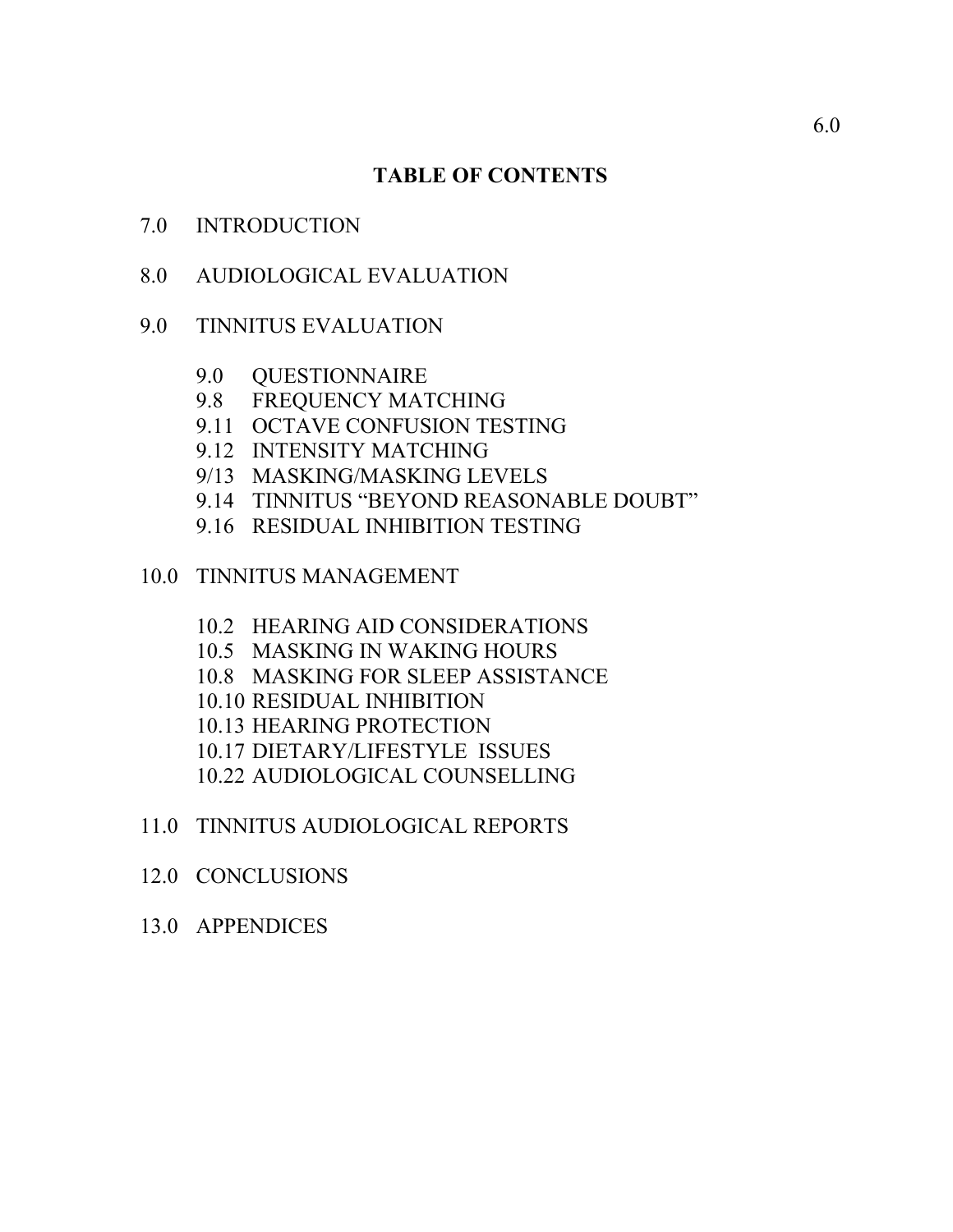## INTRODUCTION

Tinnitus can be defined as a subjective sound that is present in the ear or ears, or the head, when no sound is present in actuality (except in rare cases of objective tinnitus).

Historically, the term *tinnitus* has more than one pronunciation, and adherents of each are militant in their support of the term they have adopted; either is appropriate. The two most common pronunciations are:

- 1. 1TIN it es, and
- 2. tin EYE tes

Tinnitus may be perceived as a tone, a whistle, a hum, a buzz, or any other sound(s) of varying description. In this clinical experience of hundreds of clients, the vast majority of tinnitus descriptions are that of a tonal nature, with very few describing completely non-tonal tinnitus.

Tinnitus may be present all of the time, or it may be intermittent. Often, client description of intermittent tinnitus turns out to be constant tinnitus that is simply masked, in specific noise environments, to the degree that it is not perceived. A simple way of ascertaining this is to have the client use hearing protection in the environment where the tinnitus is not noted, thus determining whether or not it is still perceptible.

Tinnitus has many potential ramifications, with or without hearing loss, some of which may include:

- 1. it is an annoyance;
- 2. it can interfere with communication, masking or competing with the desired speech information;
- 3. it can interfere with going to sleep, or staying asleep;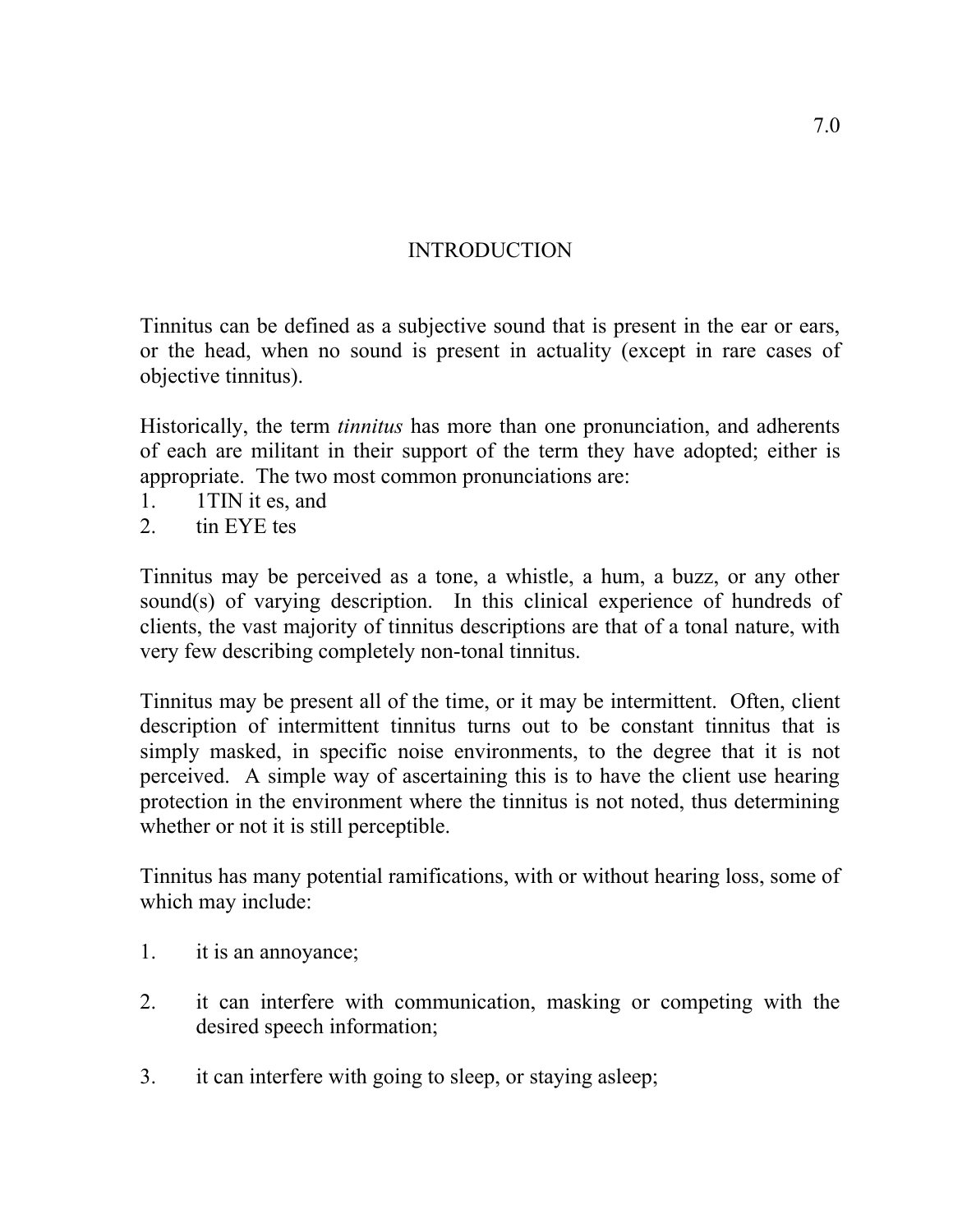- 4. it can be so prominent that it significantly changes the sufferer's lifestyle and personal interactions;
- 5. it can be so debilitating that the tinnitus sufferer may contemplate, or attempt, or commit suicide.

1Tinnitus has many potential causes, but the most common causes include:

- 1. Excessive exposure to intense noise.
- 2. Potentially ototoxic medications, including some commonly prescribed ones such as sleeping pills, antidepressants (**medications very frequently prescribed for tinnitus**), etc.
- 3. Head injury.
- 4. Other health complications or treatments such as tumors, allergies, viral infections, bacterial infections, elevated temperature, barotrauma, bruxism, middle ear disease, inner ear disease (such as Menieres disease), some genetic abnormalities, and treatments such as surgery, chemotherapy, radiation, etc.

A person's tinnitus, or perception of their tinnitus, can worsen by excessive or combined exposure to such agents as:

- 1. high intensity noise
- 2. negative emotional pressures/experiences
- 3. heavy physical exertion
- 4. some medications
- 5. caffeine
- 6. salt
- 7. allergens
- 8. other

These types of agents may become part of the tinnitus management program, and are detailed in the counseling and reporting sections of this manual.